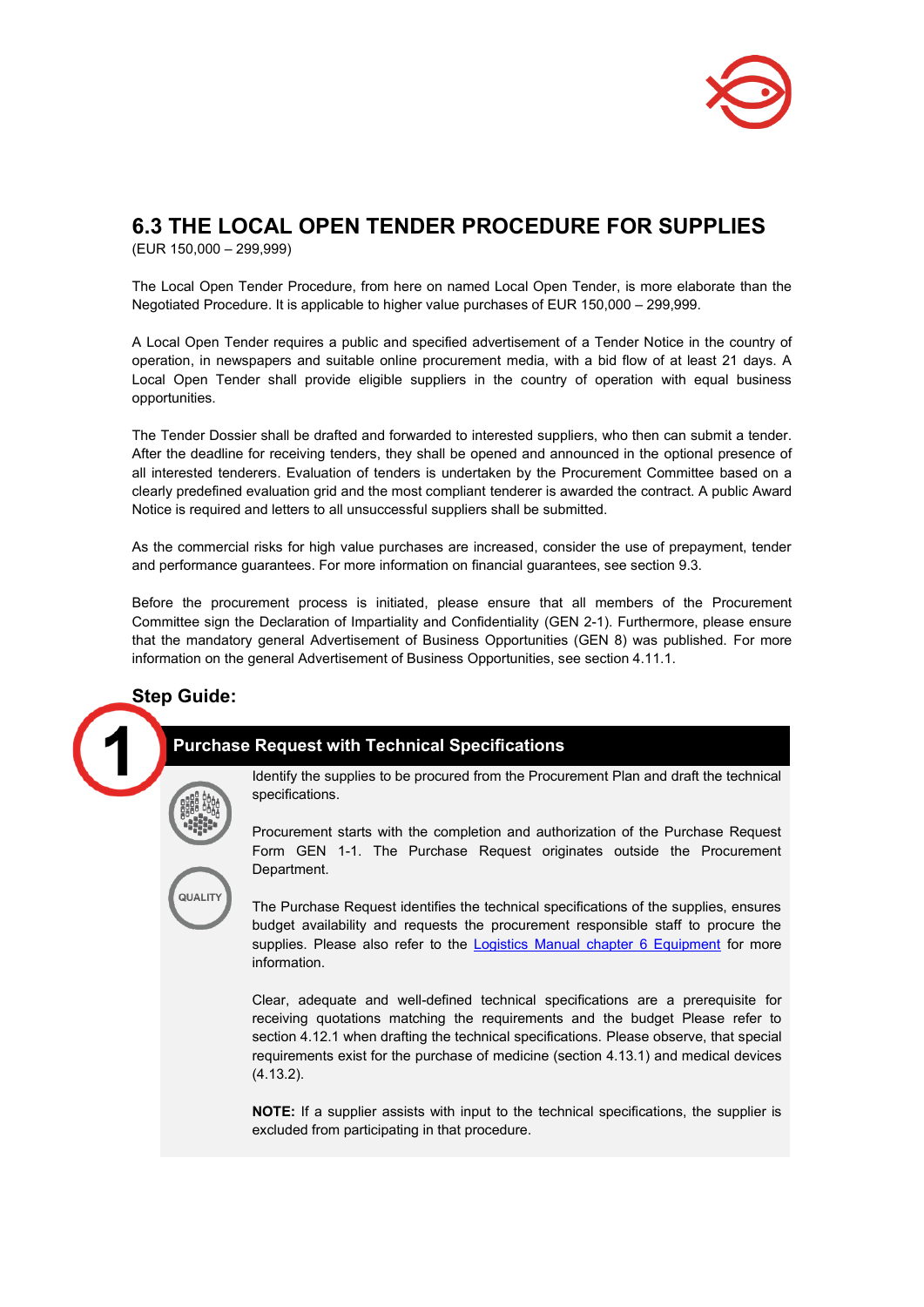### **MANDATORY TEMPLATE:**

GEN 1-1: Purchase Request Form

## **Draft Tender Dossier**







Carefully prepare the Tender Dossier, applying SUP 3. When preparing the Tender Dossier consider all the articles and options and decide on:

#### **Deadline**

Decide on the deadline for receipt of tenders. The bid flow shall be a minimum of 21 days.

### **Award Criteria**

The Tender Dossier shall stipulate the award criteria for the Contract. The contract shall be awarded to the most compliant tender, i.e. the tenderer who is substantially responsive, technically compliant, and who has offered the best quality and price. The tenderer shall have demonstrated capability and resources to carry out the contract effectively.

#### **Timetable for Tender Procedure**

Tenderers shall be informed of the planned timetable for the further tender procedure, incl. clarifications, deadline, tender opening date.

#### **Transport and Storage**

When are the goods required at site? Consider if the timeframe is realistic or if it provides too short lead times for supplier(s). Will the project staff themselves arrange for transport from delivery point to final site, and which Incoterm shall be applied? The choice of transport and the associated environmental risks shall also be considered. Has consideration been given to storage facilities at site? Lack of storage facilities could be solved by requesting partial deliveries in the Tender Dossier. Partial deliveries are also common for products with a short shelf life. It is recommended to draft a distribution schedule as a working tool (GEN 9-3).

#### **Ethical Criteria**

It is recommended to collect general information on sector and country specific ethical risks to identify potential risks related to procuring the product in question. Is there a need to include specific ethical criteria in the Tender Dossier such as certifications or specific terms in the contract such as environmental or social performance? See section 1.2.1 for implementation of the ethical procurement principles.

#### **Inspection**

Will a pre-shipment inspection be required, or will the goods be inspected upon arrival?

#### **Bank Guarantees**

Will a tender or performance guarantee be required, as recommended for contracts above EUR 50,000? Or a prepayment guarantee? For more information on bank guarantees see section 9.3.



**MANDATORY TEMPLATE:** [SUP 3: Tender Dossier](https://www.noedhjaelp.dk/wp-content/uploads/sites/2/2021/11/sup-3-tender-dossier-july2021.doc) 

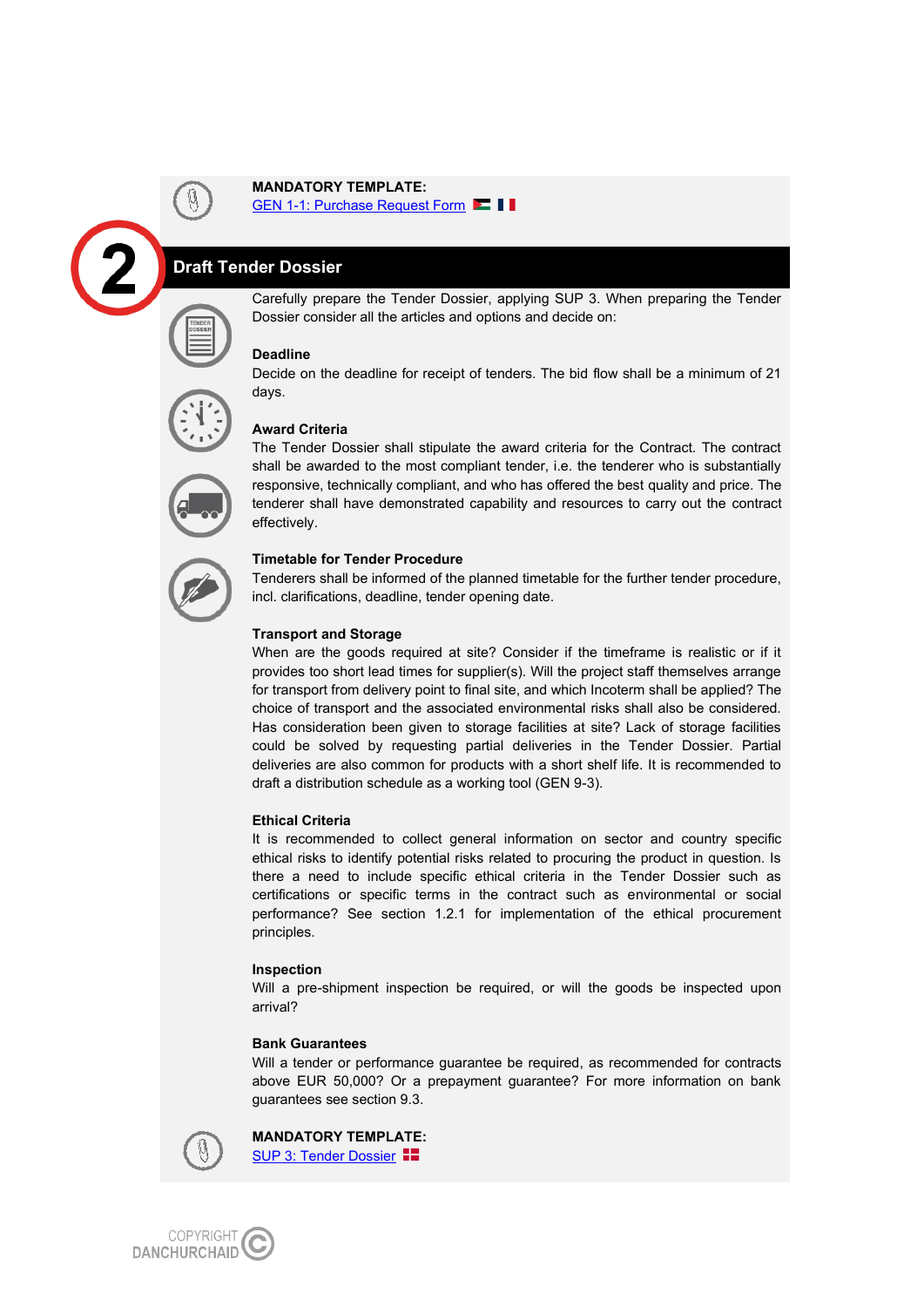#### **SUPPORT TEMPLATE:**

[GEN 9-3: Distribution Schedule Sample](https://www.noedhjaelp.dk/wp-content/uploads/sites/2/2021/11/gen-9-3-distribution-schedule-example-jan2020.docx)

### **Publish Tender Notice**



Draft the Tender Notice applying GEN 11. The Tender Notice shall as a minimum describe the supplies to be procured including the essential technical specifications, the rules governing the submission and presentation of tenders, the exclusion, selection and award criteria, and where and when the Tender Dossier can be collected.



Interested Tenderers shall be given a minimum of 21 days to submit a tender from the date of publishing the Tender Notice until deadline. The bid flow of 21 days may be longer depending on the nature of the supplies.

The Tender Notice shall be published in the country of operation in suitable medias e.g. newspapers, websites as well as media required by donor. To provide eligible suppliers with equal business opportunities, the Procurement Committee is encouraged to submit the Tender Notice directly to a broad list of suppliers who could be interested in participating in the tender process.

It is in the interest of the Procurement Committee to ensure the widest possible participation in the tender process to obtain the best quality and value for money.

**NOTE**: The Tender Dossier shall be available on the date of publishing the Tender Notice.



### **MANDATORY TEMPLATE:**

[GEN 11: Tender Notice](https://www.noedhjaelp.dk/wp-content/uploads/sites/2/2021/11/gen-11-tender-notice-jan2020.docx)



### **Submit Tender Dossier**

Within 1-2 days of the Tender Dossier being requested it shall be submitted to interested suppliers. At this stage it is also important to communicate the ethical principles and standards to the suppliers.



Use GEN 13 to keep a record of the date the Tender Dossier was submitted and to whom. Identify each tenderer by a number.

Should the Contracting Authority require an amendment to the Tender specifications or TOR, please also use GEN 14 to communicate to all tenderers interested in participating in the tender procedure. Tenderers may submit questions and clarifications in writing according to the date specified in the timetable A.4 in the Tender Dossier. Information regarding interpretation of the Tender Dossier shall be requested in writing only. Tenderers are not allowed to approach the Contracting Authority for oral clarification. Clarifications to the Tender Dossier shall be documented in GEN 14 and shared with all tenderers interested in participating in the tender procedure.

Any prospective tenderer seeking to arrange individual meetings during the tender period with either the Contracting Authority and/or any other organisation with which the Contracting Authority is associated or linked to, shall be excluded from the tender procedure.

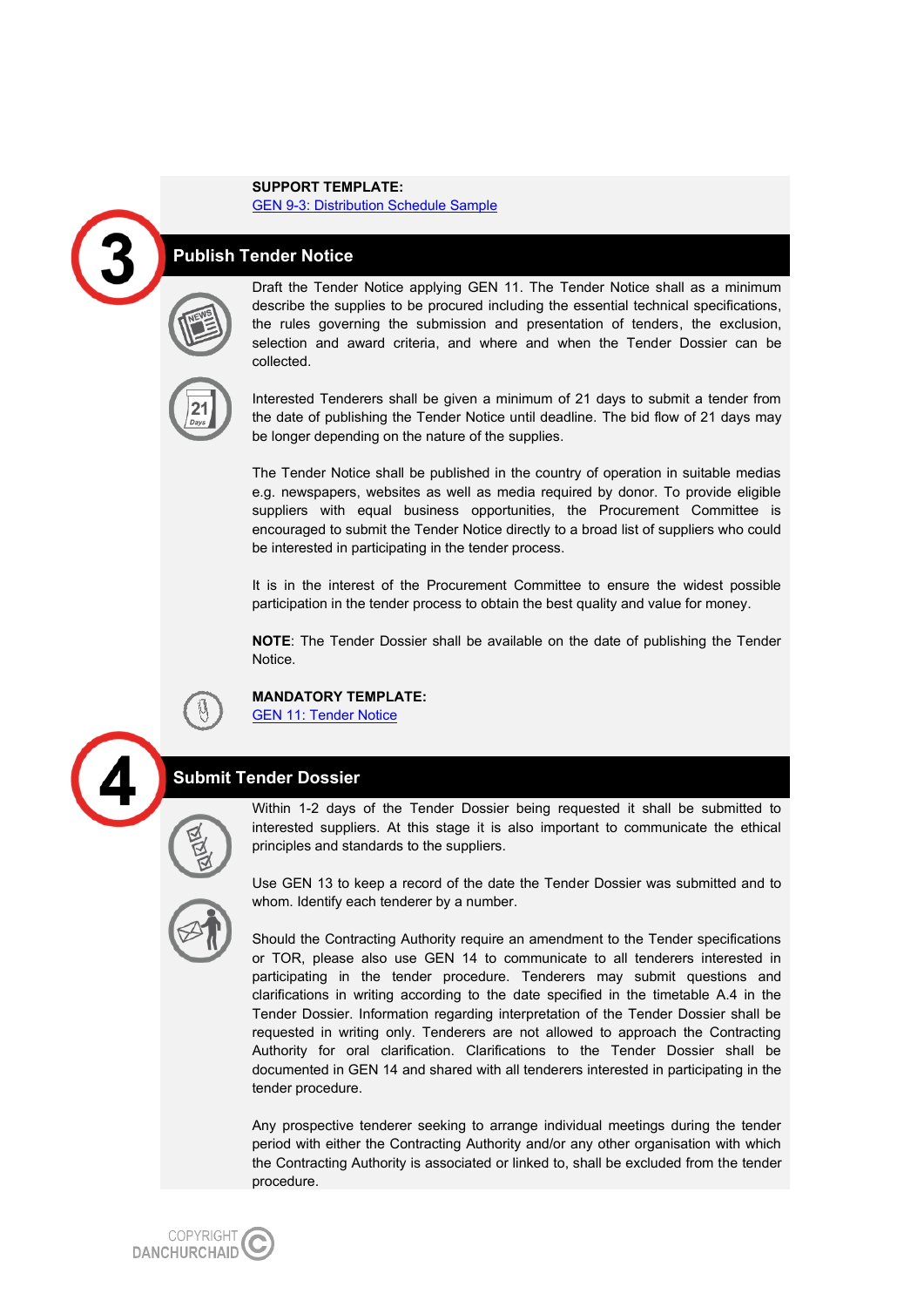**NOTE:** Tenderers shall never pay for costs in relation to the tender process and it is not acceptable procurement practice to sell the Tender Dossiers against a so called tender document fee.



### **MANDATORY TEMPLATE:**

GEN 13: Shortlist of Suppliers/Candidates and Receipt Form [GEN 14: Tender Amendments, Questions and Answers](https://www.noedhjaelp.dk/wp-content/uploads/sites/2/2021/11/gen-14-tender-amendments-questions-and-answers-jan2020.docx)

#### **Receive Tenders**

For each tender received, the date and time of receipt shall be registered in GEN 13, including name of the person who received the tender. All received tenders shall be kept unopened in a secure place until the tender opening session.

All tenders received after the deadline shall be rejected at the tender opening. If the deadline is 17:00 hrs, then offers received at 17:01 or later shall be rejected.



### **MANDATORY TEMPLATE:**

[GEN 13: Shortlist of Suppliers/Candidates and Receipt Form](https://www.noedhjaelp.dk/wp-content/uploads/sites/2/2021/11/gen-13-shortlist-of-suppliers-candidates-and-receipt-form-jan2020.docx) 

## **Conduct Tender Opening Session**

Conduct a tender opening session where all tenderers who have submitted a tender are invited to participate. Tenders shall be opened at the announced time, place and date in the presence of tenderers who choose to attend. The names of the tenderers and prices are read aloud and registered in GEN 15-3, and tenderers who participate are registered in GEN 15-2.

For guidance on how to prepare and conduct the tender opening session please refer to GEN 15-1: Tender Opening Checklist.



### **MANDATORY TEMPLATE:**

[GEN 15-2: List of Participants](https://www.noedhjaelp.dk/wp-content/uploads/sites/2/2021/11/gen-15-2-list-of-participants-jan2020.docx) [GEN 15-3: Tender Opening](https://www.noedhjaelp.dk/wp-content/uploads/sites/2/2021/11/gen-15-3-tender-opening-jan2020.docx)

#### **SUPPORT TEMPLATE:**

[GEN 15-1: Tender Opening Checklist](https://www.noedhjaelp.dk/wp-content/uploads/sites/2/2021/11/gen-15-1-tender-opening-checklist-jan2020.docx)

## **Ensure Administrative Compliance**



After the tender opening the Procurement Committee shall carry out administrative compliance check of the received tenders. Fill in section A of SUP 5: Evaluation Grid for Open Tender. This is a preliminary examination of all tenders and not an evaluation of the actual proposals.

Each tender shall be checked for administrative compliance based on the requirements set out in the Tender Dossier e.g.

- Was the tender received before the deadline?
- Is the required no. of copies supplied?
- Is the Tender Submission Form completed and duly signed?
- Are requirements to origin and nationality respected (if required)?

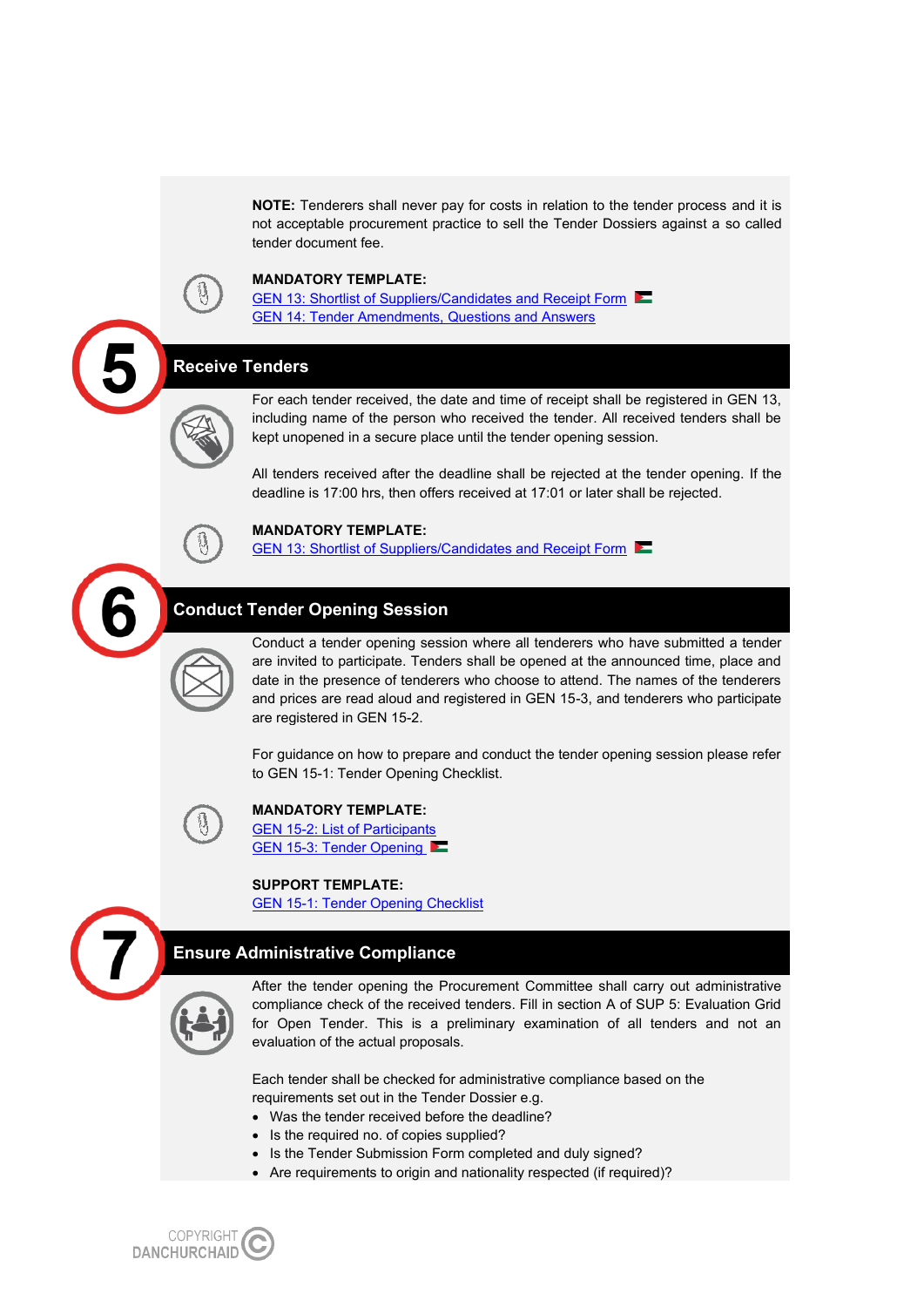• Are all the requested documents submitted and properly signed e.g. certification, references, bank guarantees, the Tender Submission Form, etc. The required documents are listed under "instructions to tenderers" in the Tender Dossier.

Tenders which do not comply shall be rejected and the reason for rejection shall be stated in section A of SUP 5.



[SUP 5: Evaluation Grid for Open Tender](https://www.noedhjaelp.dk/wp-content/uploads/sites/2/2021/11/sup-5-evaluation-grid-open-tender-jan2020.xlsx)

## **Evaluate and Select Tenderer**

After ensuring the administrative compliance, each member of the Procurement Committee shall receive a copy of the compliant tenders for evaluation and analysis. This evaluation shall be done in private and each member shall fill in part B and C of the Evaluation Grid in SUP 5. Tenderers are not allowed to be present. Make sure all the evaluation criteria, defined in the Tender Dossier are applied to the Evaluation Grid before evaluation starts.



After the individual evaluations an evaluation meeting is carried out where the Procurement Committee discusses their individual evaluations, draft a joint Evaluation Grid (SUP 5), rank proposals and select the winning tenderer. The joint Evaluation Grid shall clearly document why the winning proposal was selected and shall be signed by all members of the Procurement Committee. Tenderers cannot attend this meeting.

Before issuing the Contract, please verify the winning supplier's eligibility as per DCA Counter Terrorism Policy, by checking the UN Security Council, EU and donor required sanctions lists.

**NOTE:** During the evaluation it may be necessary to obtain clarification from a tenderer. Depending on the type of clarification, the tenderer shall be allowed at least 48 hours to respond. Always remember to put a deadline for receipt of the clarification and all communication shall be in writing.

#### **Evaluation Challenges**

• If there is a need to amend the technical specifications described in the Tender Dossier, either by reducing or increasing the minimum requirements, the tender process shall be cancelled and a new procedure initiated, starting from step 1. The deadline for submitting tenders can be reduced from 21 to 15 days (or less), depending on the complexity. This emphasises the importance of drafting clear and thorough technical specifications from the outset of the procurement process.

• If all financial offers exceed the budget substantially, the cause for this can either be change in the market price, minimum technical requirements are too high, etc. The reason for the high offers shall be clarified. Proceed as described in the above case scenario if changes to the technical specifications are needed.

• If less than three tenders have been received, the Contracting Authority can proceed with the best tender provided that general procurement principles are met, including proper advertisement. If there is a need to make substantial changes to the contract terms e.g. technical specifications, the tender process shall be cancelled and a new process initiated, starting from step 1. If no tenders are received a new tender procedure shall also be initiated. Please analyse the possible reason for the lack of tenders and implement the findings in the new Tender Notice and the Tender

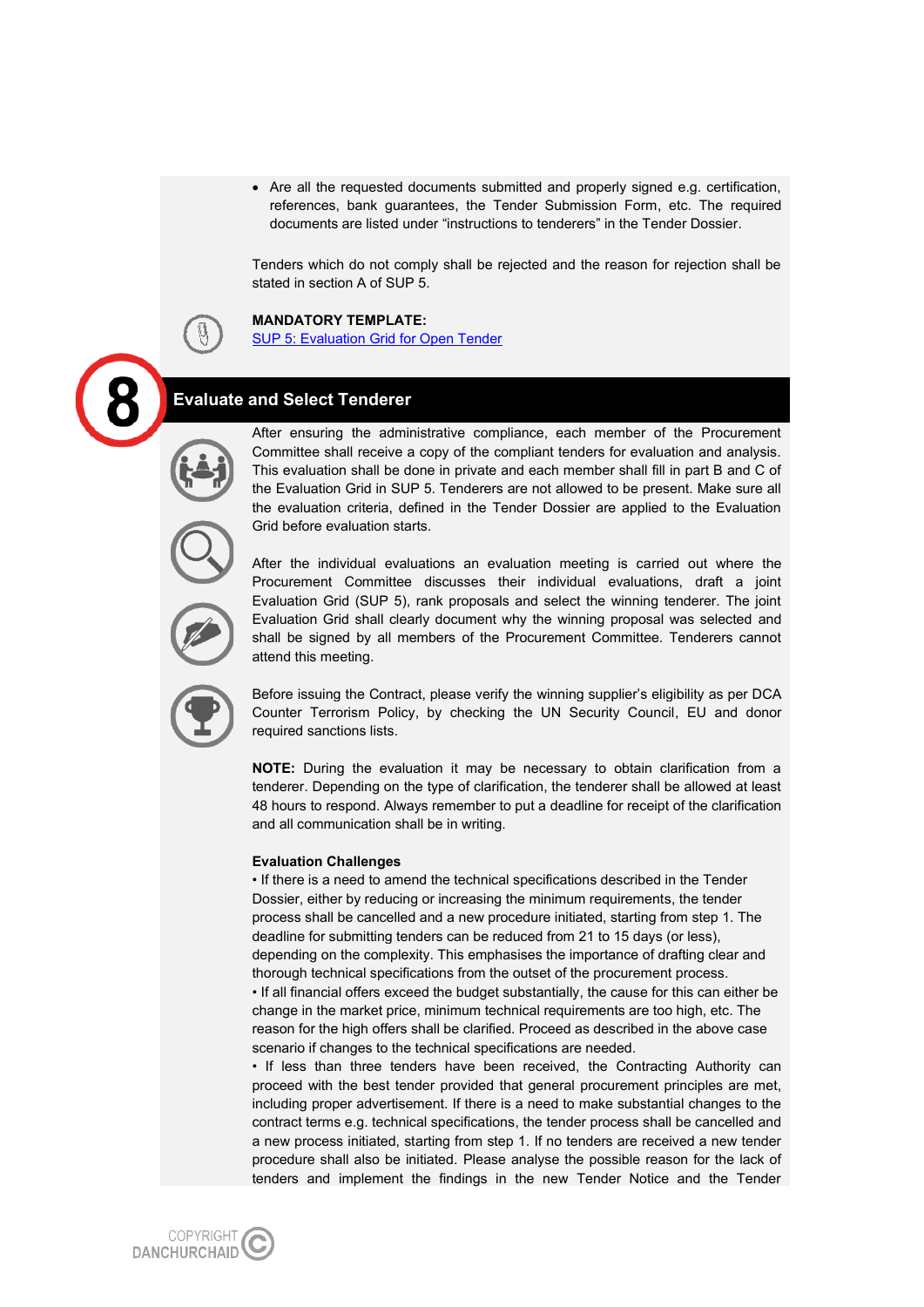Dossier.



**MANDATORY TEMPLATE:**  [SUP 5: Evaluation Grid for Open Tender](https://www.noedhjaelp.dk/wp-content/uploads/sites/2/2021/11/sup-5-evaluation-grid-open-tender-jan2020.xlsx)

## **Issue Contract and Send Letter of Acceptance**

The Procurement Committee sends a Letter of Acceptance to the selected tenderer, applying GEN 16, and issues the contract applying the template in the Tender Dossier (part B of SUP 3). Check if the standard contract must be adapted to national legislation, traditions or requirements. Incorporate all agreements reached with the selected supplier in the contract and never delete or make alterations to the GTC.





The contract shall be forwarded unsigned to the selected tenderer and returned signed to the Contracting Authority. Only thereafter shall the contract be signed by the Contracting Authority. Signing the contract creates a legally binding document for both parties.

Before signing the contract the Procurement Committee shall ensure:

• That adequate and exact references are made in the contract to the tenderer

•That the tenderer acknowledges the GTC and the COC without exceptions or amendments

• For new suppliers, make sure that satisfactory references and company data has been collected

**NOTE:** If the selected tenderer cannot accept the GTC the Procurement Committee shall decline the bid and continue the process with another tenderer.

### **MANDATORY TEMPLATE:**

[SUP 3: Tender Dossier \(part B: Contract\)](https://www.noedhjaelp.dk/wp-content/uploads/sites/2/2021/11/sup-3-tender-dossier-july2021.doc)  $\blacksquare$ [GEN 16: Letter of Acceptance](https://www.noedhjaelp.dk/wp-content/uploads/sites/2/2021/11/gen-16-letter-of-acceptance-jan2020.docx)

## **Send Letter to Unsuccessful Tenderers**

After the contract has been signed, the Procurement Committee shall submit a notification letter to the unsuccessful tenderers notifying them of the result of the tender process. Use the template in SUP 8.



[SUP 8: Letter to Unsuccessful Suppliers](https://www.noedhjaelp.dk/wp-content/uploads/sites/2/2021/11/sup-8-letter-to-unsuccessful-suppliers-jan2020.doc)**ID** 

## **Publish Award Notice**

It is mandatory to publish an Award Notice, applying GEN 17. The Award Notice shall be published in a suitable media where suppliers will notice the information and on the Contracting Authority's website. The purpose of a public announcement is to meet the principle of transparency with the added benefit of attracting new suppliers. Thus, the Award Notice is useful and recommended for all contracts.

For situations where the Procurement Committee finds that posting an Award Notice will bring project staff, beneficiaries, the project or the winning contractor at risk, the